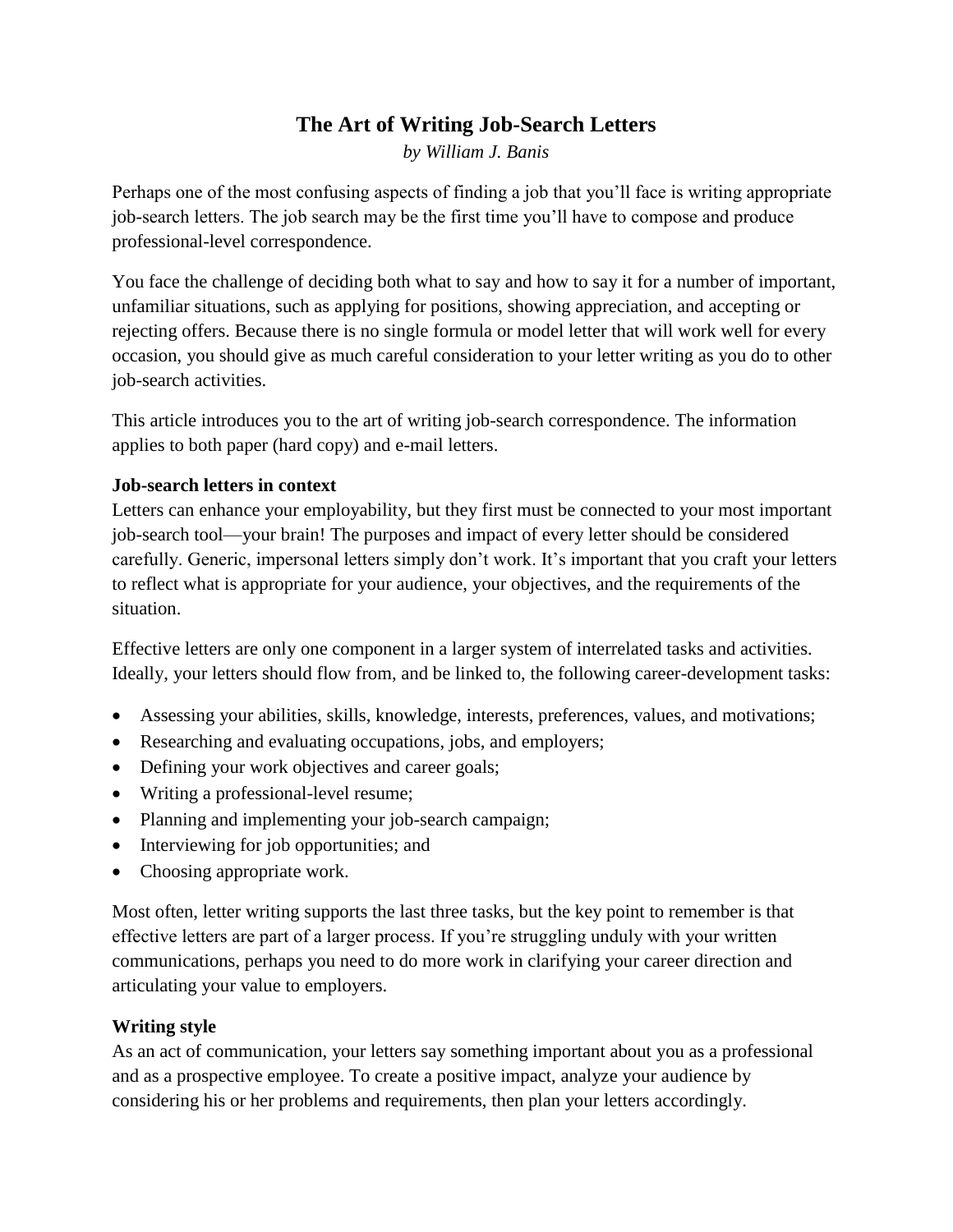Audience analysis is a process of introspection by which you put yourself in the reader's situation in order to understand his or her needs and problems. After such analysis, you can then compose your letters to show how your background and talents can meet the reader's needs; convince the reader of your value as a prospective employee; and persuade the reader to take action in your favor.

You and your situation are unique; strive to allow your individuality to be expressed through your writing. A key point to remember is that responsibility for effective communication rests with the writer, not with the reader.

There are seven basic letters you will probably use during your job search:

## **[Thank-you letter](https://www.naceweb.org/gg/samples/thank-you-letter.aspx)** (Most important!)

This is one of the most important, yet least used, tools in a job search. It is used to establish goodwill, express appreciation, and/or strengthen your candidacy. The basic rule of thumb is that everyone who helps you in any way gets a thank-you letter. When used to follow up on employment interviews, thank-you letters should be sent within 24 hours to everyone who interviewed you. (Not possible or appropriate to send a thank-you letter to everyone you met during the interview? Send a thank you to your host and ask that he or she extend your appreciation to the group.) Also, be sure to send thank-you letters to each of your contacts who granted you information interviews and to people who provided references for you.

- Express your sincere appreciation.
- Reemphasize your strongest qualifications. Draw attention to the good match between your qualifications and the job requirements.
- Reiterate your interest in the position. Use the opportunity to provide or offer supplemental information not previously given.
- Restate your appreciation.

## **[Application letter](https://www.naceweb.org/gg/samples/application-letter.aspx)**

The purpose of this letter is to get your attached resume read and generate interviews. Use this letter in response to specific job advertisements and vacancy announcements. Demonstrate that your qualifications fit the requirements of the position. Study the position description carefully and decide on one or more themes—education, experience, interests, and so forth—that show how well you fit the position. Link major job dimensions with your related past performance and experience.

Structure your application letters with three or four paragraphs:

 Come to the point. Reveal your purpose and interest. Identify the position and your source of information. Introduce your themes.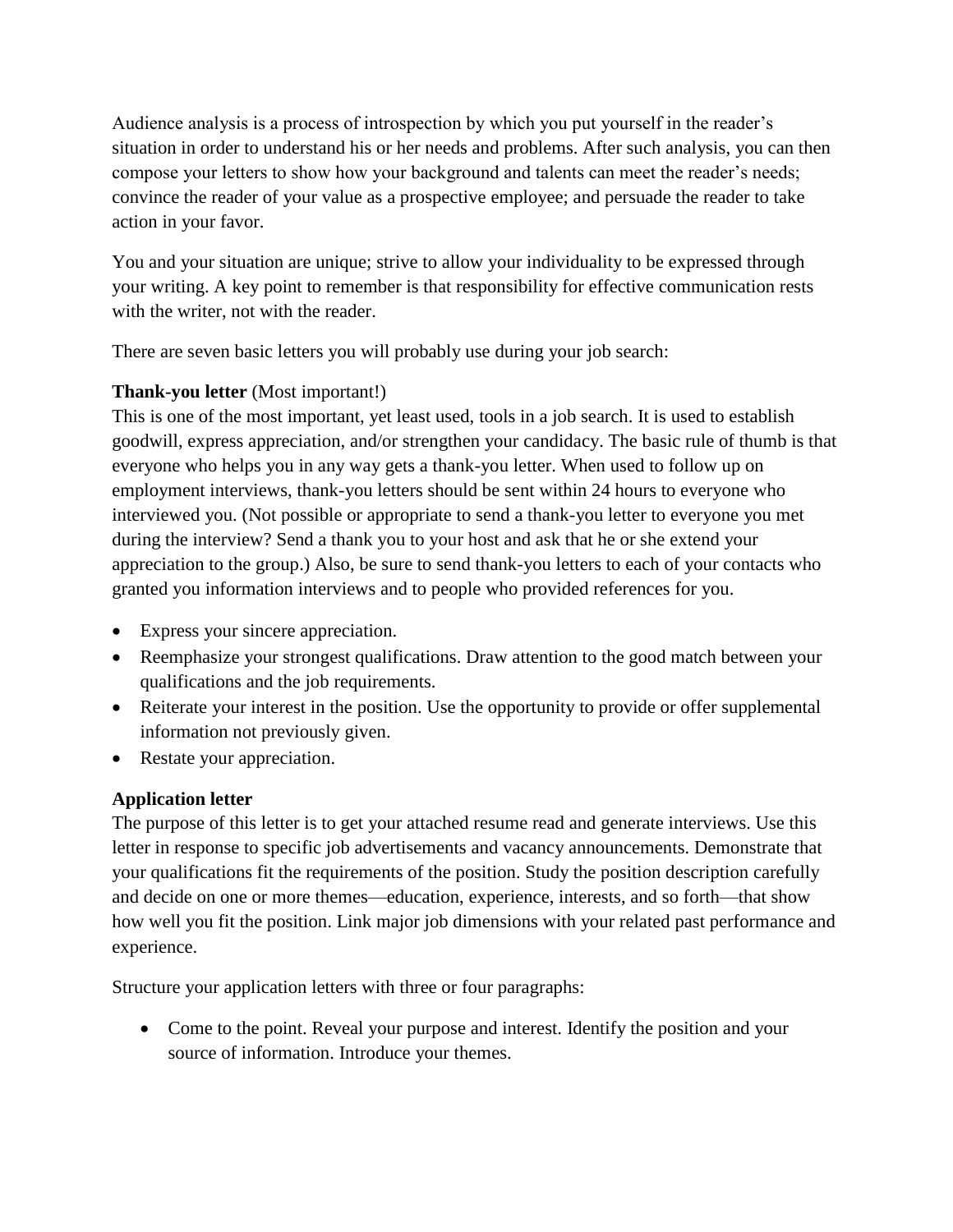- Outline your strongest qualifications that match the position requirements based on the themes you selected. As much as possible, provide evidence of your related experiences and accomplishments. Refer to your enclosed resume.
- Suggest an action plan. Request an interview, and indicate that you will call during a specific time period to discuss interview possibilities.
- Express appreciation to the reader for his or her time and consideration.

## **[Networking letter](https://www.naceweb.org/gg/samples/networking-letter.aspx)**

This is designed to generate information interviews—not job interviews—which allow you to meet individuals who can give you specific information about your intended career. Your purposes in seeking information interviews may vary, but your reasons for wanting to meet with a contact person must be genuine and sincere. Information interviewing isn't a magic shortcut to employment; it requires solid preparation, sincerity, and much effort. The networking letter is the first step in the information interviewing process.

- Normally, a resume is not attached to a networking letter, but it may be presented during the interview itself to help the interviewer address your questions.
- Make a connection between you and the reader—e.g., alumnus/alumna of your school, mutual acquaintance, similar interest or background, and so forth
- State your purpose without pressuring the reader. Explain your situation briefly.
- Request a meeting at a mutually convenient time, and indicate that you will call to make arrangements.

## **[Prospecting letter](https://www.naceweb.org/gg/samples/prospecting-letter.aspx)**

The purposes of this letter are to prospect for possible vacancies in your occupation, get your resume read, and generate interviews. Target specific individuals in specific organizations. Structure this letter similarly to the application letter, but instead of using specific position information, focus on broader occupational and/or organizational dimensions to describe how your qualifications match the work environment.

- Indicate your interest and reveal your source of information.
- Outline your strongest qualifications—focus on broader occupational and/or organizational dimensions to describe how your qualifications match the work environment.
- Convince the employer that you have the personal qualities and motivation to contribute to the organization.
- Suggest an action plan. Request an interview, and indicate that you will call during a specific time period to discuss interview possibilities.
- Express appreciation to the reader for his or her time and consideration.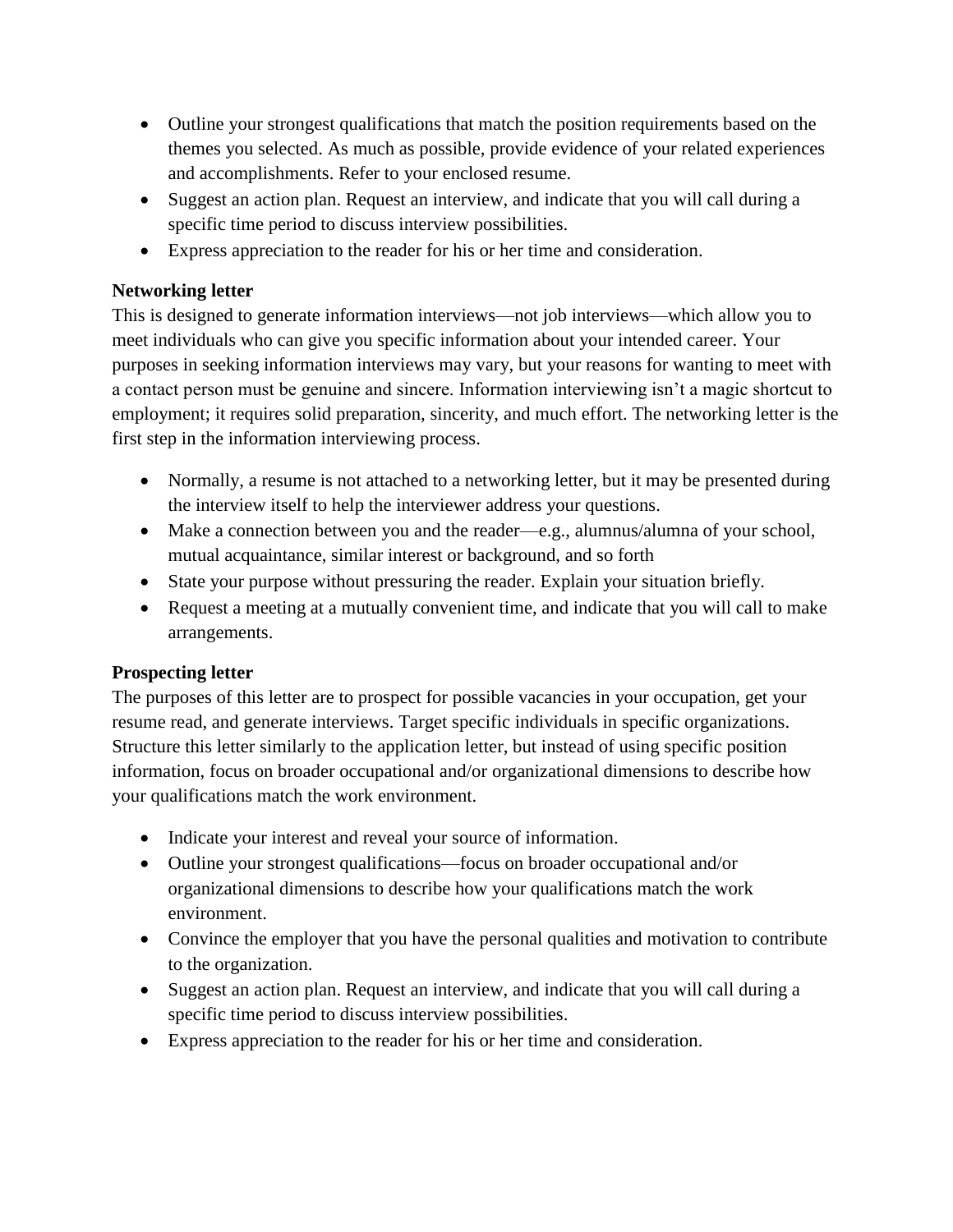#### **[Acceptance Letter](https://www.naceweb.org/gg/samples/acceptance-letter.aspx)**

Use this letter to accept a job offer, to confirm terms of your employment (salary, starting date, medical examinations, and so on), and to positively reinforce the employer's decision to hire you. Most often, an acceptance letter follows a telephone conversation, during which the details of the offer and the terms of employment are discussed.

- Confirm, accept, and reaffirm your employment decision.
- Confirm logistics.
- Express your appreciation for the opportunity.

#### **[Rejection letter](https://www.naceweb.org/gg/samples/rejection-letter.aspx)**

Rejecting an employment offer should be done thoughtfully. Indicate that you have carefully considered the offer and have decided not to accept it. Be sure to thank the employer for the offer and for consideration of you as a candidate.

In rejecting an offer, demonstrate your professionalism:

- Acknowledge the offer
- Show thoughtful consideration.
- Express appreciation.

#### **[Withdrawal Letter](https://www.naceweb.org/gg/samples/withdraw-letter.aspx)**

Once you accept a position, you have an ethical obligation to inform all other employers of your decision and to withdraw your employment application from consideration. Your withdrawal letter should express appreciation for the employer's consideration and courtesy. It may be appropriate to state that your decision to go with other organizations was based on having a better person/job fit for this stage of your career. Do not say that you obtained a better job.

- State your decision, and provide an explanation.
- Express appreciation for the employer's consideration and courtesy.

Be sure to sign the original hard copy letters and to keep copies of all your paper and electronic correspondence.

#### **Basic Principles for Letter Writing**

- Decide your purpose in writing, then plan accordingly. Place the most important items first, supported by facts.
- Group similar items together in a paragraph, then organize the paragraph in logical relationship to the other(s). Do the work of organizing your information for the reader.